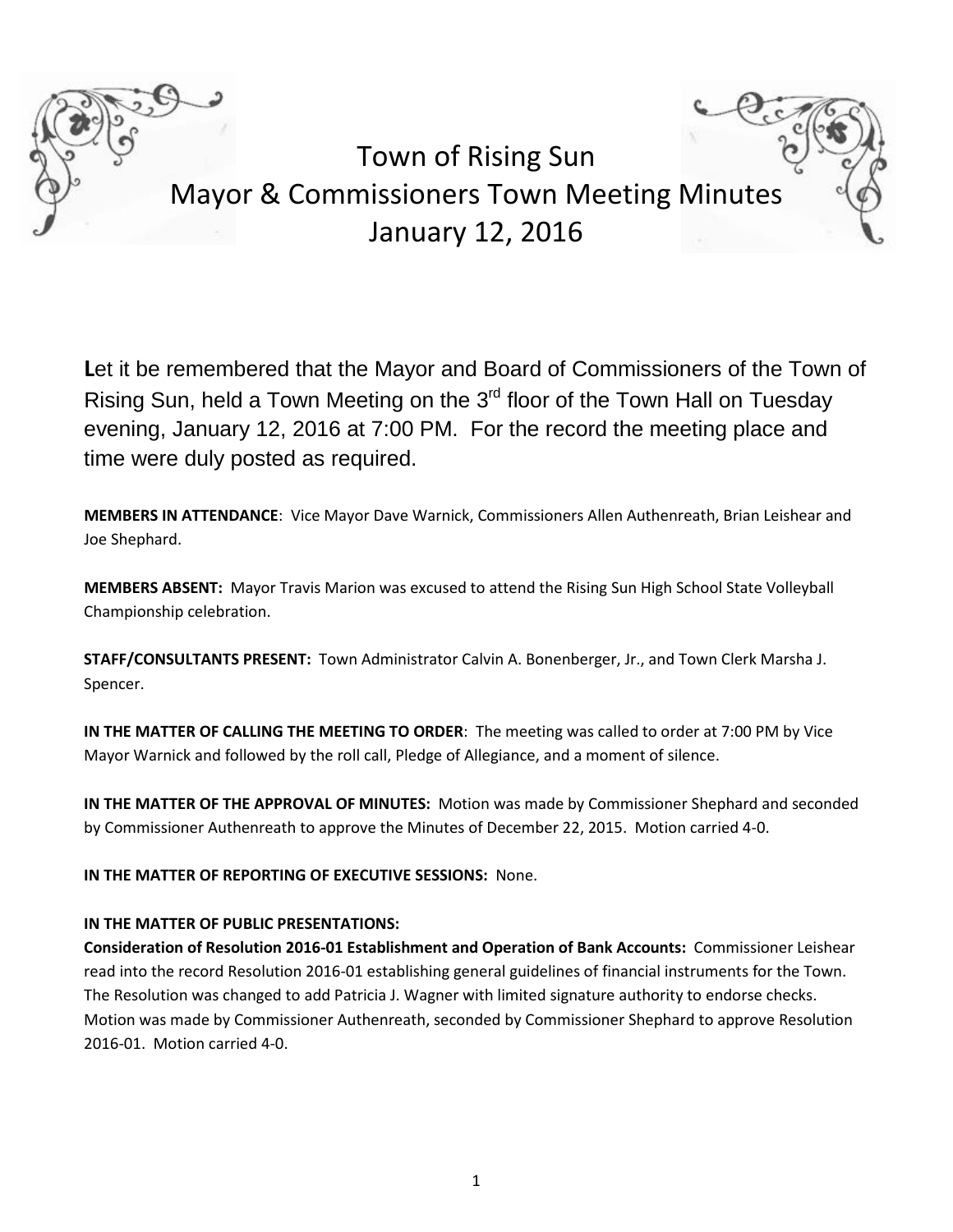



### **IN THE MATTER OF BUSINESS MEETING ITEMS:**

#### **Zoning Appeals Board Appointments:**

Commissioner Authenreath presented the following for Zoning Appeals Board Appointments:

| Donnie Craig  | 3 year term to expire 6/30/18 |
|---------------|-------------------------------|
| Augie Pierson | 3 year term to expire 6/30/18 |
| Joe Szkalak   | 2 year term to expire 6/30/17 |
| Tom Gobble    | 2 year term to expire 6/30/17 |

Motion was made by Commissioner Authenreath to appoint Tom Gobble to the Zoning Board of Appeals for a two year term. Motion was seconded by Commissioner Shephard. Motion carried 4-0. Motion was made by Commissioner Authenreath to appoint Donnie Craig to the Zoning Board of Appeals for a three year term, to appoint Augie Pierson for a three year term and Joe Szkalak for a two year term. Motion was seconded by Commissioner Leishear and motion carried 4-0 to approve these appointments.

#### **Adoption of New Updated Town Zoning Map** –

- Commissioner Authenreath presented the revised Town Zoning Map prepared by KCI. Motion was made by Commissioner Authenreath and seconded by Commissioner Leishear to accept the Town Zoning Map as prepared by KCI. Motion carried 4-0.
- Commissioner Authenreath added a reminder that the next meeting of the Planning Commission is Monday, January 25 at 6 PM.

**County Tax Sale List** – Town Administrator Bonenberger presented the list of properties predominantly consisting of residents whose utility bills are six months past due. Other possible reasons include foreclosure properties, delinquent real estate taxes, or an amount owed for other services offered by the Town. Town Administrator Bonenberger will provide additional information by identifying vacant properties, reason for delinquency and number of months delinquent.

### **IN THE MATTER OF CITIZENS' INPUT** – None

#### **IN THE MATTER OF STAFF REPORTS:**

**Finance Report** – Town Accountant Patricia Wagner presented the Financial Report of November 30, 2015.

### **Chief of Police** –

- 12/22/15 1/11/16 430 incidents with one significant, tragic incident;
- Summarized targeted neighborhoods, criminal arrests, citations.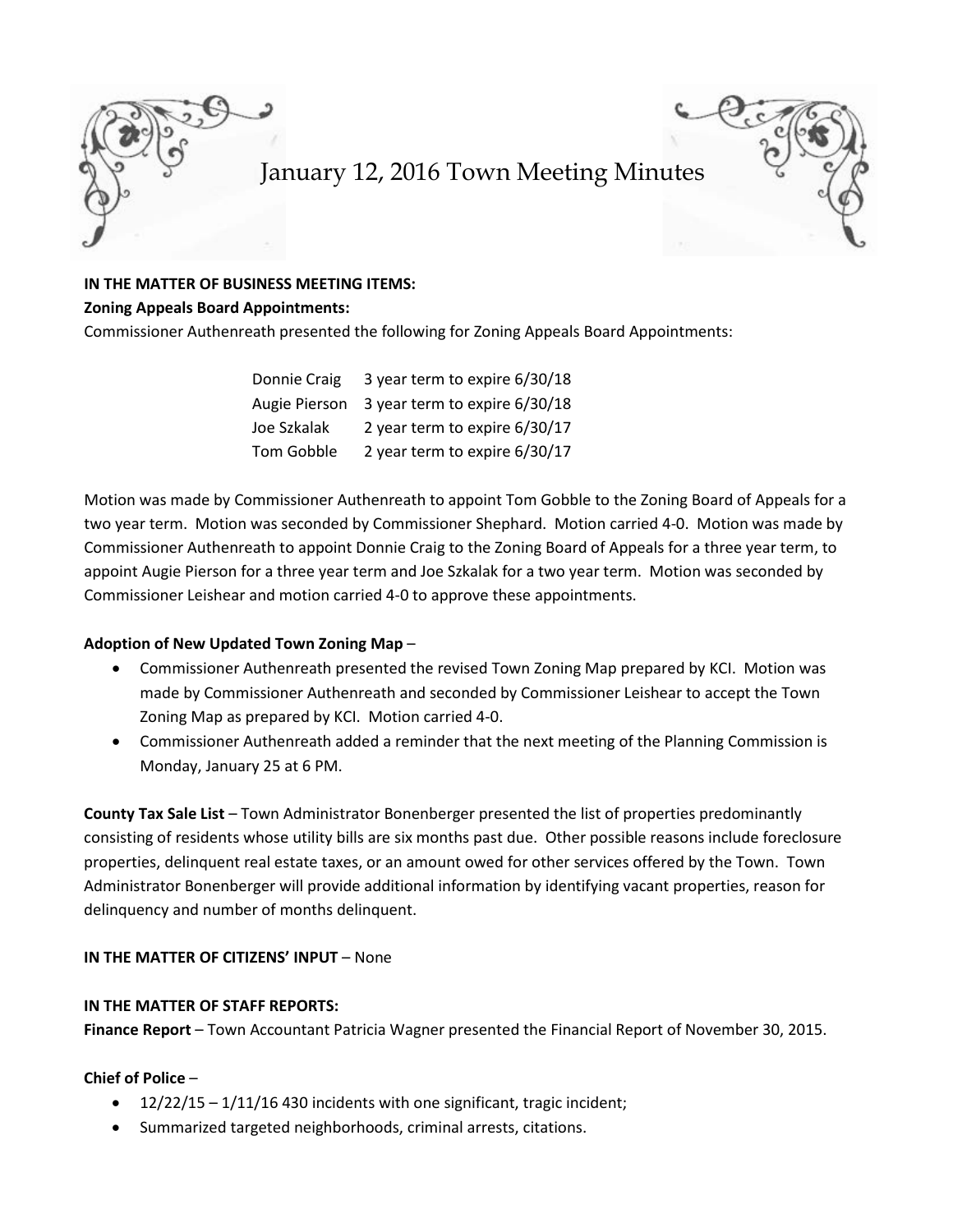

- **Town Administrator –**
- Released the \$600,000 payment for the Howard Robson and Liberty Mutual lawsuit.
- Concerns for decommissioning the 11 acre lagoon in five to ten years. Current observations suggest that those calculations should be revisited.
- Property Maintenance Code An Appeals Board will consist of three members who hopefully possess a background in construction and/or real estate.
- Building Permit for Big Foots was received last week.
- Released Building Permit for renovation of County Library.
- Renovations continue at Janes United Methodist Church.
- New tenant for the "old pharmacy" at the previous Martins' location; approximately \$20,000 in impact fees will be due the Town from Brixmor.
- A developer is interested in building a new retail/strip mall that could include a supermarket.
- Second Floor Renovations at Town Hall now total \$650 at fifty percent completion. MANY THANKS to Public Works employees for taking the lead on this project. Non-compliant code issues exist in Town Hall which lead to exploring costs for corrections.
- Records Retention Program the purchase of scanning software is being pursued; records are being sorted for disposal and retention.

### **IN THE MATTER OF THE REPORT OF THE HISTORICAL PRESERVATION COMMISSION:**

- Chairman Mumey reported positive feedback on the holiday display across the street.
- Tomorrow evening's meeting begins at 7PM with plans to discuss a change in museum hours that could lead to "by appointment only."
- Happy New Year!

### **IN THE MATTER OF THE REPORT OF THE RISING SUN ARTS COUNCIL (ALLIANCE): None**

### **IN THE MATTER OF OLD BUSINESS: None**

**IN THE MATTER OF NEW BUSINESS:** Town Hall will be closed for Martin Luther King Day, January 18<sup>th</sup>.

### **IN THE MATTER OF THE REPORT OF THE COMMISSIONERS:**

### **Commissioner Authenreath:**

• After an episode with smoke alarms in his home, Commissioner Authenreath suggested that residents check alarms and batteries, and consider replacing detectors.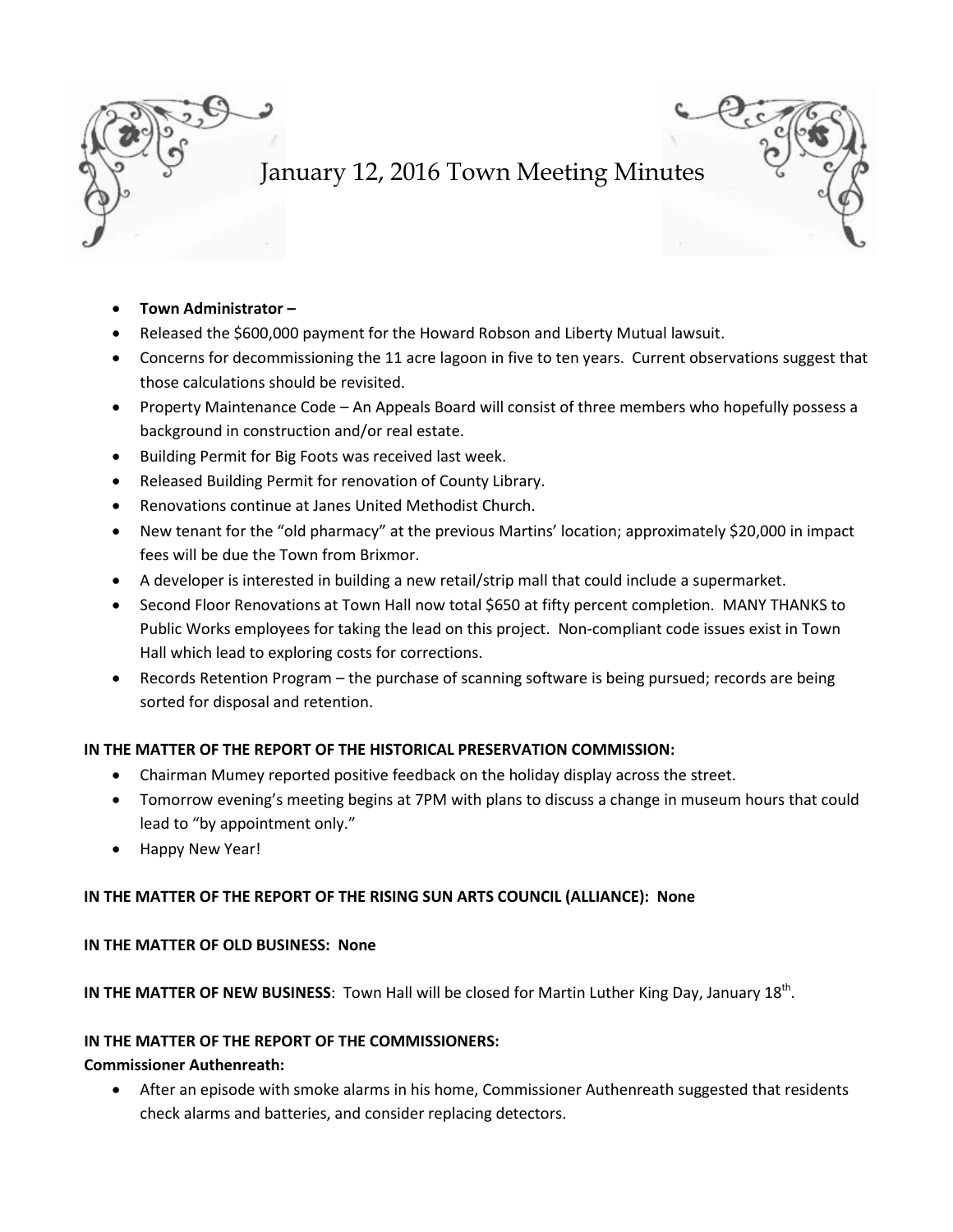

- Final report has been received from KCI on stage 3: evaluation of roads, sidewalks, and video surveillance of storm drains.
- New request for bids will be issued for future work on Ryan Drive.
- Mentioned earlier, the next Planning Commission meeting has been moved to January 25<sup>th</sup>.
- Zoning Board of Appeals will meet at 6:30 PM, January  $21<sup>st</sup>$  to consider resident's request to build a new garage.
- Rising Sun Cheerleaders have placed third in recent competition.

### **Commissioner Leishear:**

- Waiting for response from Chester Water Authority on proposed contract.
- Taking a closer look at rising water levels in lagoon at the sewer plant.
- Final punch list has been developed for the sewer plant.

### **Commissioner Shephard**:

- Met with Chief Peterson and SSC Consulting two weeks ago for implementing safety measures; expecting to receive quotes that will also include emergency management.
- Blue Lights are displayed in the streetlamps in front of Town Hall for Law Enforcement month which will be further observed with a breakfast on January 22 at 8:30 here at Town Hall. Other Cecil County Police Departments are being invited.
- Be sure to thank police officers for putting their lives on the line.

### **Commissioner Warnick:**

• Attending an Eagle Scout Ceremony for Matthew Bernero who was active (as was his family) in building the trail and bridge at Veterans Park.

With no other business to come before the Mayor & Commissioners, motion was made by Commissioner Authenreath and seconded by Commissioner Shephard to adjourn at 8:35 PM.

The next stated meeting of the Mayor and Commissioners is scheduled for Tuesday, January 26, 2016 at 7 PM.